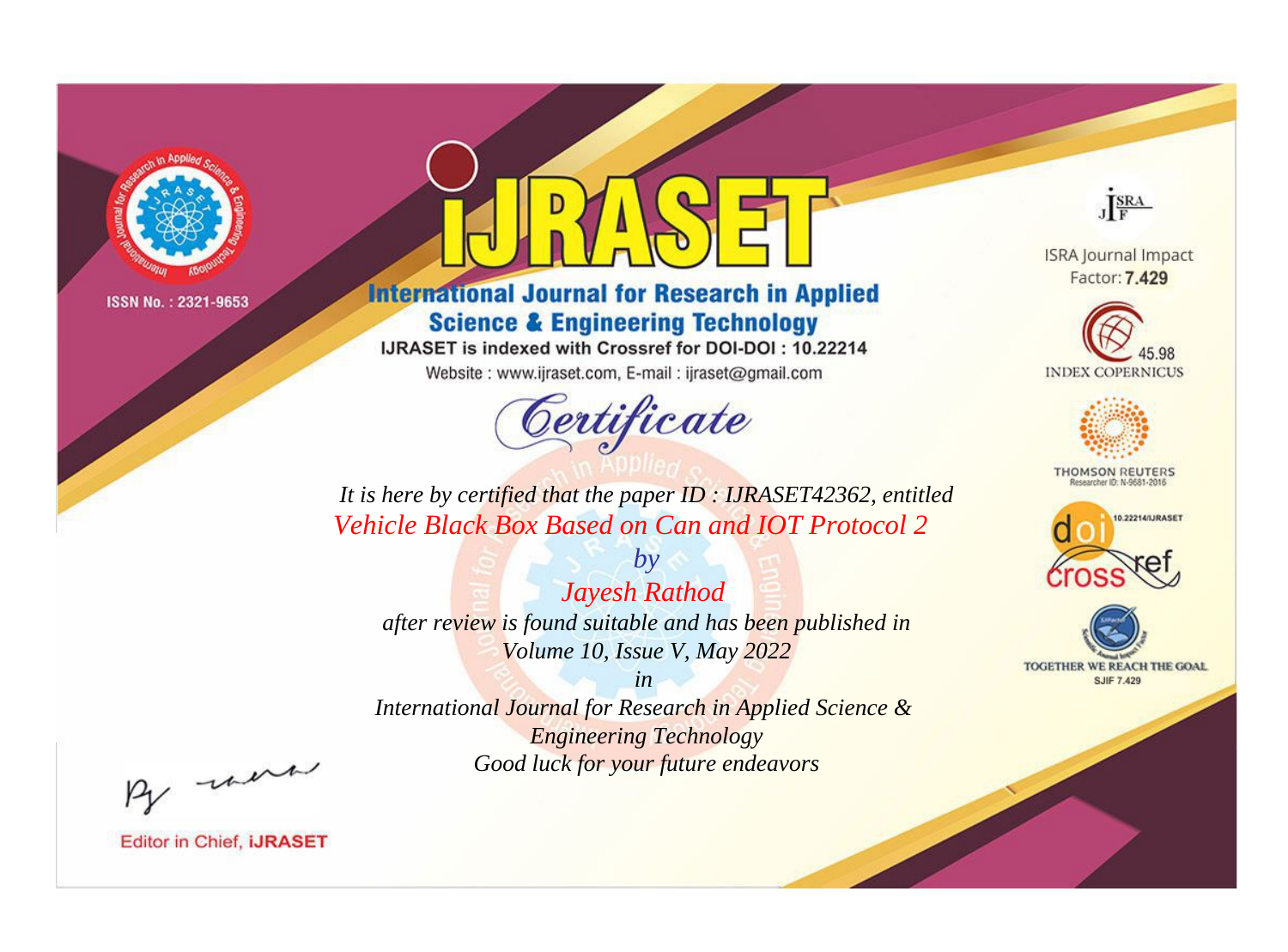

# **International Journal for Research in Applied Science & Engineering Technology**

IJRASET is indexed with Crossref for DOI-DOI: 10.22214

Website: www.ijraset.com, E-mail: ijraset@gmail.com



JERA

**ISRA Journal Impact** Factor: 7.429





**THOMSON REUTERS** 



TOGETHER WE REACH THE GOAL **SJIF 7.429** 

*It is here by certified that the paper ID : IJRASET42362, entitled Vehicle Black Box Based on Can and IOT Protocol 2*

*by Sanjana Thakur after review is found suitable and has been published in Volume 10, Issue V, May 2022*

*in* 

*International Journal for Research in Applied Science & Engineering Technology Good luck for your future endeavors*

By morn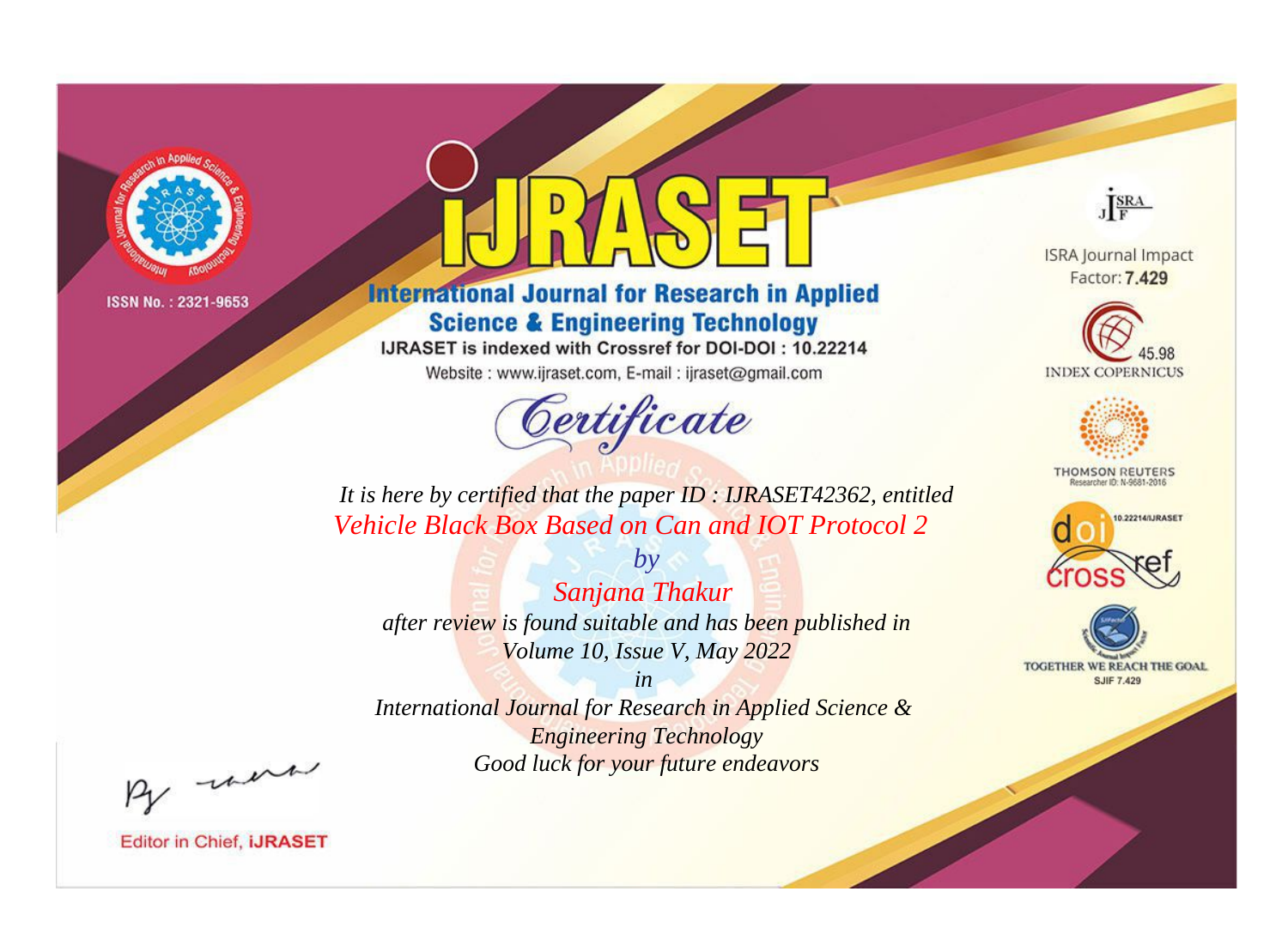

# **International Journal for Research in Applied Science & Engineering Technology**

IJRASET is indexed with Crossref for DOI-DOI: 10.22214

Website: www.ijraset.com, E-mail: ijraset@gmail.com



JERA

**ISRA Journal Impact** Factor: 7.429





**THOMSON REUTERS** 



TOGETHER WE REACH THE GOAL **SJIF 7.429** 

*It is here by certified that the paper ID : IJRASET42362, entitled Vehicle Black Box Based on Can and IOT Protocol 2*

*by Shital Waghotkar after review is found suitable and has been published in Volume 10, Issue V, May 2022*

*in* 

*International Journal for Research in Applied Science & Engineering Technology Good luck for your future endeavors*

By morn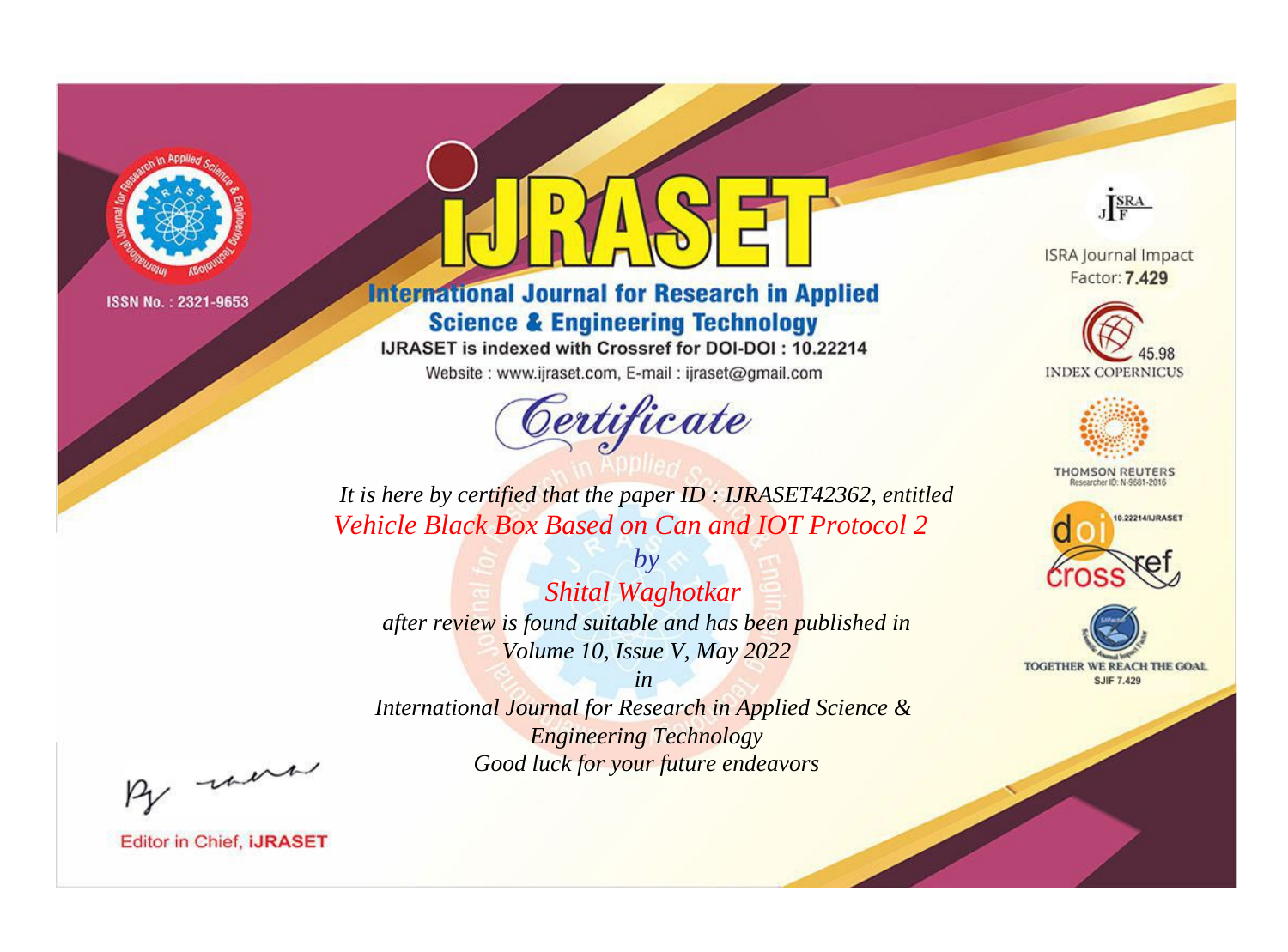

# **International Journal for Research in Applied Science & Engineering Technology**

IJRASET is indexed with Crossref for DOI-DOI: 10.22214

Website: www.ijraset.com, E-mail: ijraset@gmail.com



JERA

**ISRA Journal Impact** Factor: 7.429





**THOMSON REUTERS** 



TOGETHER WE REACH THE GOAL **SJIF 7.429** 

*It is here by certified that the paper ID : IJRASET42362, entitled Vehicle Black Box Based on Can and IOT Protocol 2*

*Mala Yadav after review is found suitable and has been published in Volume 10, Issue V, May 2022*

*by*

*in* 

*International Journal for Research in Applied Science & Engineering Technology Good luck for your future endeavors*

By morn